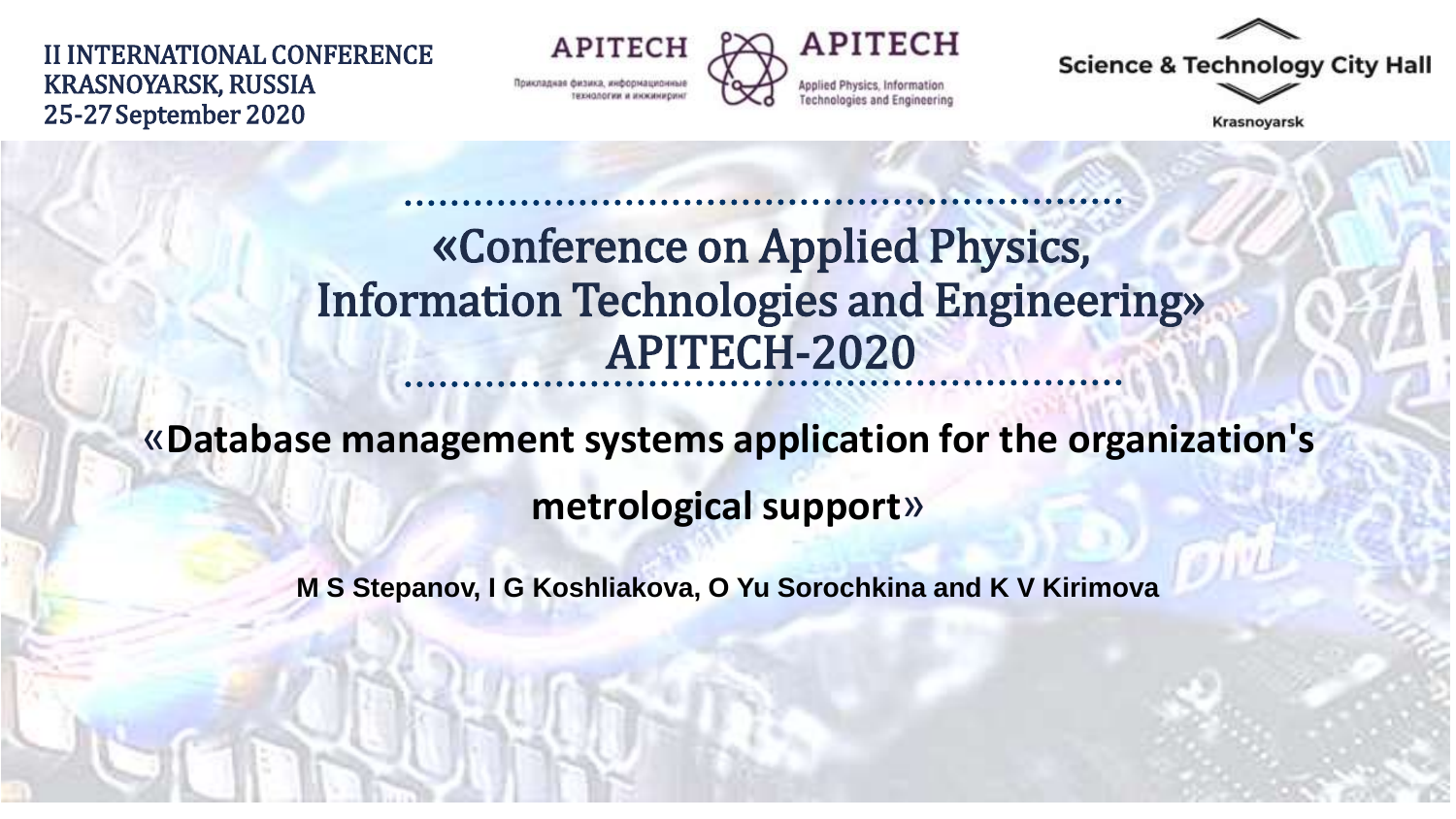



# Problem



Metrological support is of utmost importance in any product manufacture. The main metrological assurance component, is the choice of the measuring instruments, taking into account their metrological characteristics, design and dimensions, reliability, performance.

- The most complete existing measuring instruments information is contained in the State measuring instruments register. It contains a very large data amount, and therefore the necessary information selection is a very timeconsuming task.
- A convenient way to solve this problem for organizations is to create an electronic platform for the necessary information storage. One of the information storage forms is a database. The most accessible and popular relational database management system is Access, which is part of the Microsoft Office.

For example, the simplest measuring instruments database basis may contain two interrelated tables: "Measuring instruments" and "Technical characteristics". Further, such a database can be developed by adding other related tables. Figure 1 shows an example of a table in the "Measuring Instruments" database.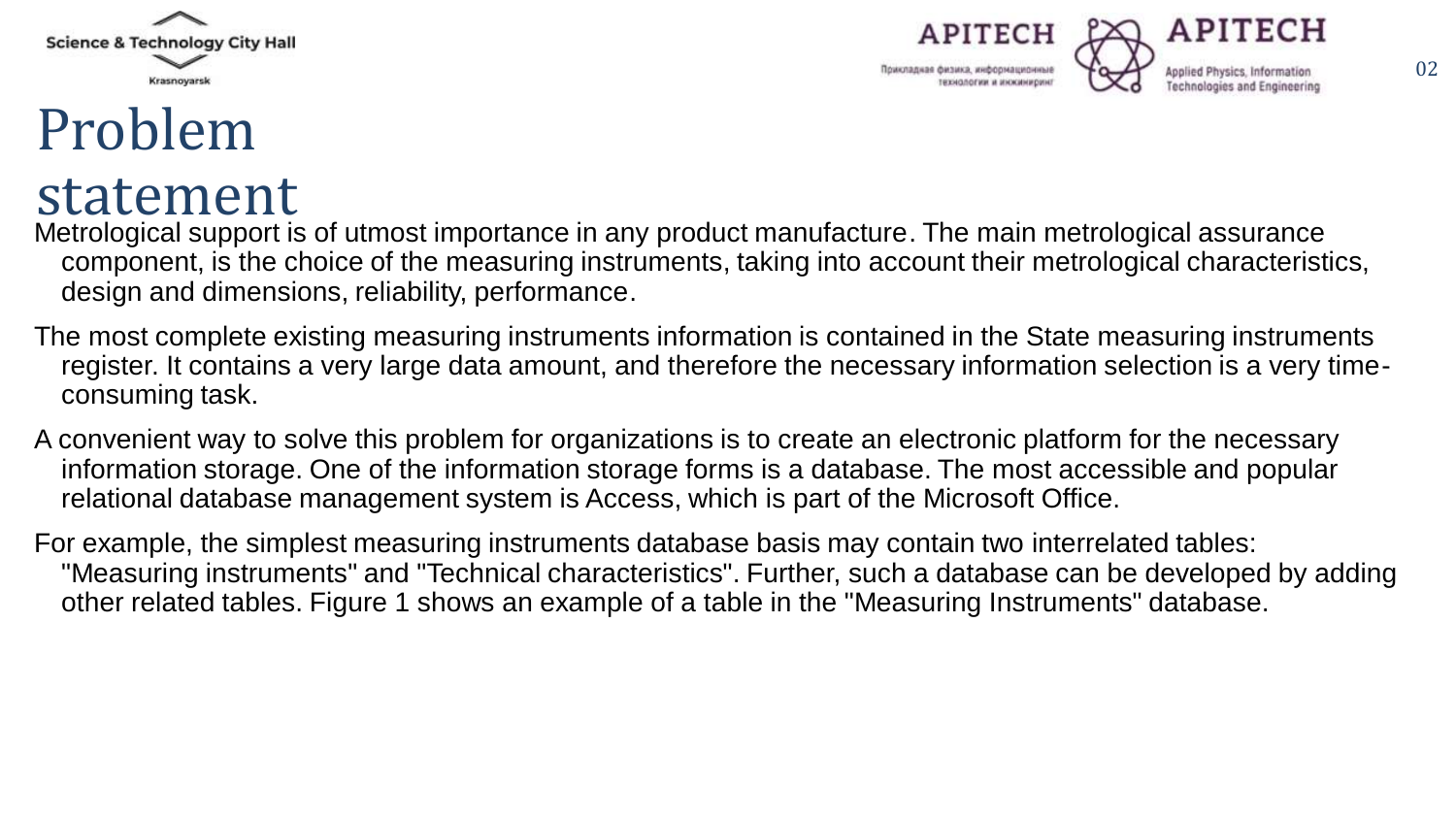





Applied Physics, Information **Technologies and Engineering** 

|  | Datasheet<br>Create<br><b>External Data</b><br>Database Tools<br>Home<br>W.<br>$\mathbf{x}$<br> A <br>H<br>$x -$<br>Calibri<br>$-11$<br>=======<br>A Copy<br>Paite<br>B/I<br>Format Painter<br>Clipboard<br>m.<br>Fiarit | Miniosoft Arcess<br> 漢 读  椎<br><b>Save</b><br>Refresh<br>X Delete<br>$AM -$<br><b>Rich Test</b><br>Records | $\Sigma$ Totals<br>Spelling<br>Filter<br><b>Hill More</b> | G Selection<br>Advanced -<br>Size to Switch<br>Topple Filter<br>Fili Farmi Windows<br>Window<br>Sort & Filter | <b>Page Replace</b><br>$\Rightarrow$ Go To $=$<br>Find<br>Li Select *<br>Finit |          |
|--|--------------------------------------------------------------------------------------------------------------------------------------------------------------------------------------------------------------------------|------------------------------------------------------------------------------------------------------------|-----------------------------------------------------------|---------------------------------------------------------------------------------------------------------------|--------------------------------------------------------------------------------|----------|
|  | Security Warning Certain content in the database has been disabled<br>Options                                                                                                                                            |                                                                                                            |                                                           |                                                                                                               |                                                                                |          |
|  |                                                                                                                                                                                                                          |                                                                                                            |                                                           |                                                                                                               |                                                                                |          |
|  | THE measuring instruments                                                                                                                                                                                                |                                                                                                            |                                                           |                                                                                                               | Ξ                                                                              | $\times$ |
|  | measured value                                                                                                                                                                                                           | type                                                                                                       | model                                                     | price                                                                                                         | Add New Fie<br>complete inf                                                    |          |
|  | consumption and volume of hydroalcoholic solutions                                                                                                                                                                       | Alcohol measuring systems                                                                                  | absolut                                                   |                                                                                                               | 0,00p. Word 97 - 2003                                                          |          |
|  | <sup>+</sup> consumption and volume of hydroalcoholic solutions                                                                                                                                                          | Alcohol measuring systems                                                                                  | Asus                                                      |                                                                                                               | 0,00p. Word 97 - 2003                                                          |          |
|  | * weight                                                                                                                                                                                                                 | Analytical weighing-machine                                                                                | CAS CAUY 120                                              |                                                                                                               | 56 647,00p. Word 97 - 2003                                                     |          |
|  | * weight                                                                                                                                                                                                                 | laboratory weighing-machine                                                                                | CAS CUW-8200S                                             |                                                                                                               | 0,00p. Word 97 - 2003                                                          |          |
|  | <sup>+</sup> weight                                                                                                                                                                                                      | laboratory weighing-machine                                                                                | <b>CAS CUX-4200S</b>                                      |                                                                                                               | 0,00p. Word 97 - 2003                                                          |          |
|  | * weight                                                                                                                                                                                                                 | laboratory weighing-machine                                                                                | CAS CUX-6200H                                             |                                                                                                               | 0,00p. Word 97 - 2003                                                          |          |
|  | <sup>t</sup> weight                                                                                                                                                                                                      | laboratory weighing-machine                                                                                | CAS CUX-8200S                                             |                                                                                                               | 0,00p. Word 97 - 2003                                                          |          |
|  | <sup>t</sup> weight                                                                                                                                                                                                      | laboratory weighing-machine                                                                                | CAS MW-II                                                 |                                                                                                               | 0,00p. Word 97 - 2003                                                          |          |
|  | + weight                                                                                                                                                                                                                 | laboratory weighing-machine                                                                                | CAS MWP-300H                                              |                                                                                                               | 0,00p. Word 97 - 2003                                                          |          |
|  | + acidity                                                                                                                                                                                                                | stationary pH meter                                                                                        | HI 8314                                                   |                                                                                                               | 0,00p. Word 97 - 2003                                                          |          |
|  | + acidity                                                                                                                                                                                                                | stationary pH meter                                                                                        | HI 9024 и HI 9025                                         |                                                                                                               | 0,00p. Word 97 - 2003                                                          |          |
|  | + acidity                                                                                                                                                                                                                | stationary pH meter                                                                                        | HI 98XXX Series                                           |                                                                                                               | 0,00p. Word 97 - 2003                                                          |          |
|  | + acidity                                                                                                                                                                                                                | stationary pH meter                                                                                        | HI 991XXX                                                 |                                                                                                               | 0,00p. Word 97 - 2003                                                          |          |
|  | $\pm$ refractive index of n lines D of the spectrum and average disrefractometer                                                                                                                                         |                                                                                                            | IRF-4546 2M                                               |                                                                                                               | 0,00p. Word 97 - 2003                                                          |          |
|  | <sup>+</sup> refractive index of scattering liquids                                                                                                                                                                      | refractometer                                                                                              | IRF-464                                                   |                                                                                                               | 0,00p. Word 97 - 2003                                                          |          |
|  | <sup>+</sup> express analysis of the composition, quality, condition of pri refractometer                                                                                                                                |                                                                                                            | IRF-470                                                   |                                                                                                               | 0,00p. Word 97 - 2003                                                          |          |
|  | + acidity                                                                                                                                                                                                                | stationary pH meter                                                                                        | pH 315i                                                   |                                                                                                               | 0,00p. Word 97 - 2003                                                          |          |
|  | <sup>+</sup> acidity                                                                                                                                                                                                     | stationary pH meter                                                                                        | pH 330i                                                   |                                                                                                               | 0,00p. Word 97 - 2003                                                          |          |
|  | + acidity                                                                                                                                                                                                                | stationary pH meter                                                                                        | pH 340i                                                   |                                                                                                               | 0,00p. Word 97 - 2003                                                          |          |
|  | + acidity                                                                                                                                                                                                                | stationary oH meter                                                                                        | PH212                                                     |                                                                                                               | 0.00p. Word 97 - 2003                                                          | ÷        |

Figure 1. The table in the "Measuring Instruments" database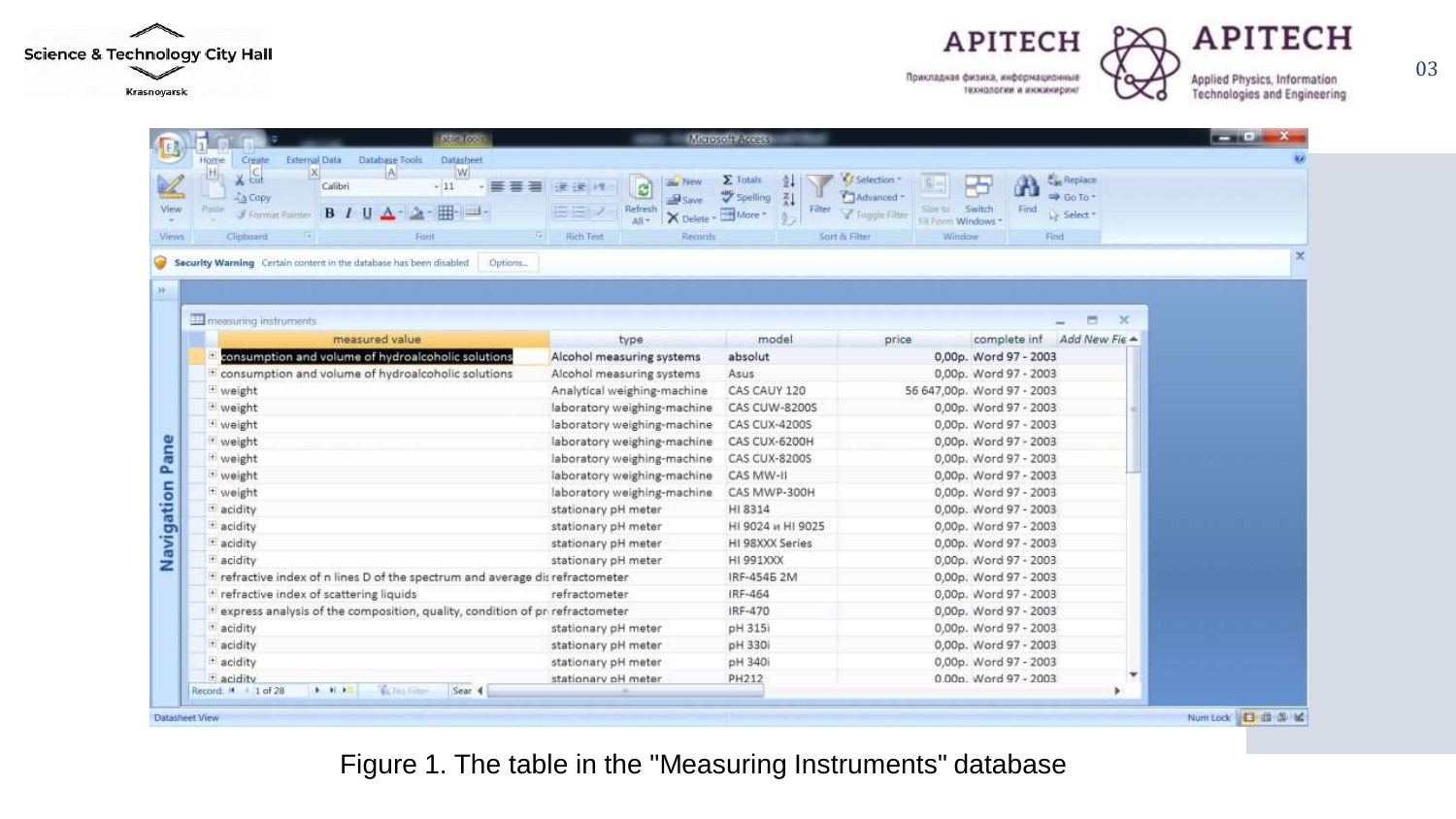



04

A typical "Measuring Instruments" table view is shown in the figure 2. This table contains the following fields: measured value, type, model, price, complete information.

| Formation B / U Artiz<br>14.1<br>The measuring instruments<br>measured value<br>upper measi<br>lower measu<br>500 | Font<br>Security Warning Certain content in the database has been disabled Options.<br>marginal error<br>0.01 | Alch Text: 11 11 11<br>weight                                                         | X Diling - More -<br>$AE +$<br>Recorrille<br>type.<br>laboratory weighing-machine  CAS CUW-82005 | model      | Sort ilu Filter                                                           | Filter Taggie Filter Sun für Switch<br>Window<br>price                                | complete inf Add New Fie +  | Le Select +<br>Find: 1<br>$\rightarrow$<br>$\blacksquare$                                |                                                            |  |
|-------------------------------------------------------------------------------------------------------------------|---------------------------------------------------------------------------------------------------------------|---------------------------------------------------------------------------------------|--------------------------------------------------------------------------------------------------|------------|---------------------------------------------------------------------------|---------------------------------------------------------------------------------------|-----------------------------|------------------------------------------------------------------------------------------|------------------------------------------------------------|--|
|                                                                                                                   |                                                                                                               |                                                                                       |                                                                                                  |            |                                                                           |                                                                                       |                             |                                                                                          |                                                            |  |
|                                                                                                                   |                                                                                                               |                                                                                       |                                                                                                  |            |                                                                           |                                                                                       |                             |                                                                                          |                                                            |  |
|                                                                                                                   |                                                                                                               |                                                                                       |                                                                                                  |            |                                                                           |                                                                                       |                             |                                                                                          |                                                            |  |
|                                                                                                                   |                                                                                                               |                                                                                       |                                                                                                  |            |                                                                           |                                                                                       |                             |                                                                                          |                                                            |  |
|                                                                                                                   |                                                                                                               |                                                                                       |                                                                                                  |            |                                                                           |                                                                                       |                             |                                                                                          |                                                            |  |
|                                                                                                                   |                                                                                                               |                                                                                       |                                                                                                  |            |                                                                           |                                                                                       |                             |                                                                                          |                                                            |  |
|                                                                                                                   |                                                                                                               |                                                                                       |                                                                                                  |            |                                                                           |                                                                                       | 0,00p. Word 97 - 2003       |                                                                                          |                                                            |  |
|                                                                                                                   |                                                                                                               |                                                                                       | dimensions                                                                                       |            | output signa.                                                             |                                                                                       | division valu Add New Field |                                                                                          |                                                            |  |
|                                                                                                                   |                                                                                                               | 4.6kg                                                                                 | 190*317*78mm                                                                                     |            | discrete                                                                  | 1g                                                                                    |                             |                                                                                          |                                                            |  |
|                                                                                                                   |                                                                                                               |                                                                                       |                                                                                                  |            |                                                                           |                                                                                       |                             |                                                                                          |                                                            |  |
| weight                                                                                                            |                                                                                                               |                                                                                       | laboratory weighing-machine CAS CUX-4200S                                                        |            |                                                                           | 0,00p. Word 97 - 2003                                                                 |                             |                                                                                          |                                                            |  |
| upper measu<br>lower measu                                                                                        | marginal error                                                                                                | weight                                                                                |                                                                                                  | dimensions | output signa                                                              |                                                                                       | division valu Add New Field |                                                                                          |                                                            |  |
|                                                                                                                   | 0.0001                                                                                                        | 2.9kg                                                                                 |                                                                                                  |            | discrete                                                                  | 1g                                                                                    |                             |                                                                                          |                                                            |  |
|                                                                                                                   |                                                                                                               |                                                                                       |                                                                                                  |            |                                                                           |                                                                                       |                             |                                                                                          |                                                            |  |
| weight                                                                                                            |                                                                                                               |                                                                                       |                                                                                                  |            |                                                                           |                                                                                       |                             |                                                                                          |                                                            |  |
| upper meast                                                                                                       |                                                                                                               |                                                                                       |                                                                                                  |            |                                                                           |                                                                                       |                             |                                                                                          |                                                            |  |
|                                                                                                                   |                                                                                                               |                                                                                       |                                                                                                  |            |                                                                           |                                                                                       |                             |                                                                                          |                                                            |  |
|                                                                                                                   |                                                                                                               |                                                                                       |                                                                                                  |            |                                                                           |                                                                                       |                             |                                                                                          |                                                            |  |
| weight<br>upper measi                                                                                             |                                                                                                               |                                                                                       |                                                                                                  |            |                                                                           |                                                                                       |                             |                                                                                          |                                                            |  |
|                                                                                                                   |                                                                                                               |                                                                                       |                                                                                                  |            |                                                                           |                                                                                       |                             |                                                                                          |                                                            |  |
|                                                                                                                   |                                                                                                               |                                                                                       |                                                                                                  |            |                                                                           |                                                                                       |                             |                                                                                          |                                                            |  |
| ۰<br>weight                                                                                                       |                                                                                                               |                                                                                       | laboratory weighing-machine CAS MW-II                                                            |            |                                                                           |                                                                                       |                             | 0,00p. Word 97 - 2003                                                                    |                                                            |  |
|                                                                                                                   |                                                                                                               |                                                                                       | dimensions                                                                                       |            | output signa                                                              |                                                                                       | division valu Add New Field | ۰                                                                                        |                                                            |  |
| upper measi lower measu                                                                                           | marginal error                                                                                                | weight                                                                                |                                                                                                  |            |                                                                           |                                                                                       |                             |                                                                                          |                                                            |  |
|                                                                                                                   |                                                                                                               | marginal error<br>lower measu<br>0.0001<br>marginal error<br>lower measu-<br>$\alpha$ | weight<br>2.9 <sub>kg</sub><br>weight<br>2.9 <sub>kg</sub>                                       |            | 190*317*78mm<br>dimensions<br>190*317*78mm<br>dimensions<br>0190*317*78mm | output signa<br>discrete<br>laboratory weighing-machine CAS CUX-8200S<br>output signa | 0.01 <sub>E</sub><br>1g     | laboratory weighing-machine CAS CUX-6200H 0,00p. Word 97 - 2003<br>0,00p. Word 97 - 2003 | division valu Add New Field<br>division valu Add New Field |  |

Figure 2. "Measuring instruments" table view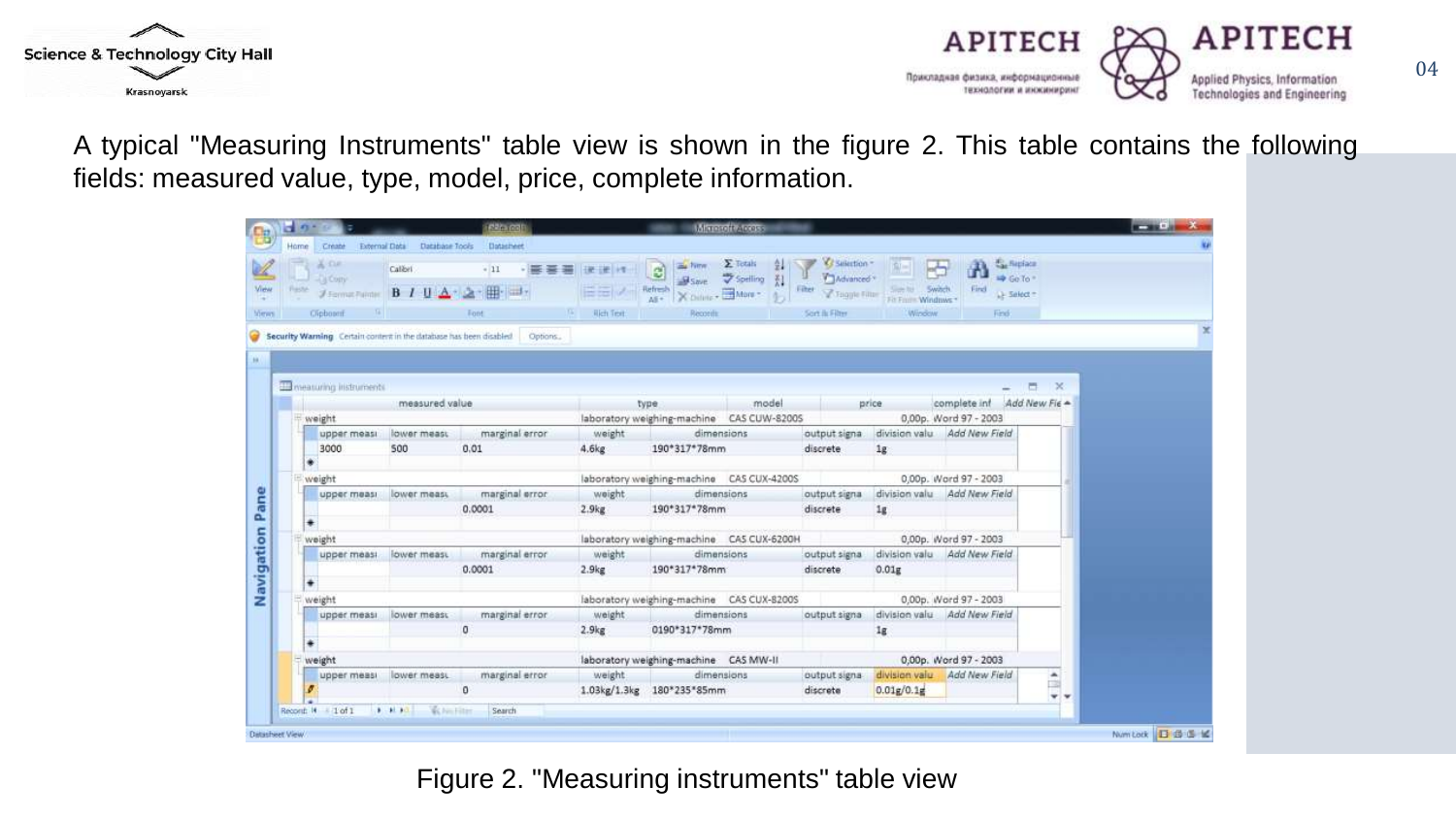



05

The corresponding "Technical characteristics" table (Figure 3) contains the following fields: model, upper measurement limit, lower measurement limit, maximum error, weight, dimensions, output signal type, scale division.

|  | Home.          | Cought.<br><b>External Data</b>                                              | Database Tools                     | Datachest.                                                     |          |                                                   |                               |                                  |                                                    |                                        |                                            |  |
|--|----------------|------------------------------------------------------------------------------|------------------------------------|----------------------------------------------------------------|----------|---------------------------------------------------|-------------------------------|----------------------------------|----------------------------------------------------|----------------------------------------|--------------------------------------------|--|
|  |                | $X$ Ciff:                                                                    | Calibri                            | -11 ・ 画番薯 ままけ                                                  |          |                                                   | <b><i>SELL TVIEW</i></b><br>B | E-Totals<br>24                   | XI Selection *                                     | بمليط                                  | <b>H<sub>as</sub></b> Replace<br>等 Ga Tu = |  |
|  |                | <b>SA Copy</b><br>$J$ runnar rainter $B$ $I$ U $A = 2$ .                     |                                    | History of the Second Second                                   |          | <b>E BILL</b><br>Refresh                          |                               | Spelling                         | * JAdvanced *<br>Titer V toppe time Sire to Switch | First $\omega$ Select +                |                                            |  |
|  |                |                                                                              |                                    |                                                                |          |                                                   | X Delete - SMare -<br>WE -    |                                  |                                                    |                                        |                                            |  |
|  |                | Ciphuard                                                                     | THE R. P. LEWIS CO., LANSING MICH. | <b>Fritt</b>                                                   |          | Rich Text                                         | <b>Hatterrilly</b>            | Seet & Filter                    |                                                    | Window<br>Find                         |                                            |  |
|  |                | Security Warning Certain content in the database has been disabled   Options |                                    |                                                                |          |                                                   |                               |                                  |                                                    |                                        |                                            |  |
|  |                |                                                                              |                                    |                                                                |          |                                                   |                               |                                  |                                                    |                                        |                                            |  |
|  |                |                                                                              |                                    |                                                                |          |                                                   |                               |                                  |                                                    |                                        |                                            |  |
|  |                | <b>III</b> specifications                                                    |                                    |                                                                |          |                                                   |                               |                                  |                                                    |                                        | - 26                                       |  |
|  |                | model                                                                        |                                    | upper measi lower measi marginal error weight                  |          |                                                   |                               | dimensions                       |                                                    | output signa                           | division valu Add +                        |  |
|  |                | CAS CAUY 120                                                                 | 1200                               | 100                                                            | 0.01     |                                                   | 7kg                           | 220*330*310mm                    | discrete                                           | $\Omega$                               |                                            |  |
|  | measured value |                                                                              |                                    | type<br>Analytical weighing-machine 56 647,00p. Word 97 - 2003 |          | price                                             |                               | complete inf Add New Field       |                                                    |                                        |                                            |  |
|  | weight.        |                                                                              |                                    |                                                                |          | $0.00p$ .                                         |                               |                                  |                                                    |                                        |                                            |  |
|  |                | CAS CUW-82005                                                                | 3000                               | 500                                                            | 0.01     |                                                   | 4.6kg                         | 190°317°78mm                     | discrete                                           | 18                                     |                                            |  |
|  |                |                                                                              | measured value                     |                                                                |          |                                                   | type                          |                                  |                                                    | price complete inf Add New Field       |                                            |  |
|  |                | weight.                                                                      |                                    |                                                                |          |                                                   | laboratory weighing-machine   |                                  | 0,00p. Word 97 - 2003                              |                                        |                                            |  |
|  |                |                                                                              |                                    |                                                                |          |                                                   |                               |                                  | 0.00p.                                             |                                        |                                            |  |
|  |                | <b>CAS CUX-4200S</b>                                                         |                                    |                                                                | 0.0001   |                                                   | $2.9$ <sub>kg</sub>           | 190*317*78mm                     | discrete                                           | 18                                     |                                            |  |
|  |                |                                                                              | measured value                     |                                                                |          |                                                   | type                          | price complete inf Add New Field |                                                    |                                        |                                            |  |
|  |                | weight                                                                       |                                    |                                                                |          | laboratory weighing-machine 0,00p. Word 97 - 2003 |                               |                                  |                                                    |                                        |                                            |  |
|  |                |                                                                              |                                    |                                                                |          |                                                   |                               |                                  | $0.00p$ .                                          |                                        |                                            |  |
|  |                | CAS CUX-6200H                                                                |                                    |                                                                | 0.0001   |                                                   | 2.9kg                         | 190°317°78mm                     | discrete                                           | 0.01g                                  |                                            |  |
|  |                |                                                                              | measured value                     |                                                                |          |                                                   | type                          | price                            |                                                    | complete inf Add New Field             |                                            |  |
|  |                | weight<br>۰                                                                  |                                    |                                                                |          |                                                   | laboratory weighing-machine   |                                  | 0,00p. Word 97 - 2003                              |                                        |                                            |  |
|  |                |                                                                              |                                    |                                                                |          |                                                   |                               |                                  | 0,00p.                                             |                                        |                                            |  |
|  |                | CAS CUX-8200S                                                                | measured value                     |                                                                | $\Omega$ |                                                   | $2.9k$ g<br>type              | 0190*317*78mm                    |                                                    | 18<br>price complete inf Add New Field |                                            |  |
|  |                | weight                                                                       |                                    |                                                                |          |                                                   | laboratory weighing-machine   |                                  | 0,00p. Word 97 - 2003                              |                                        |                                            |  |
|  |                |                                                                              |                                    |                                                                |          |                                                   |                               | and streets.                     |                                                    |                                        |                                            |  |

Figure 3. View of the "Specifications" table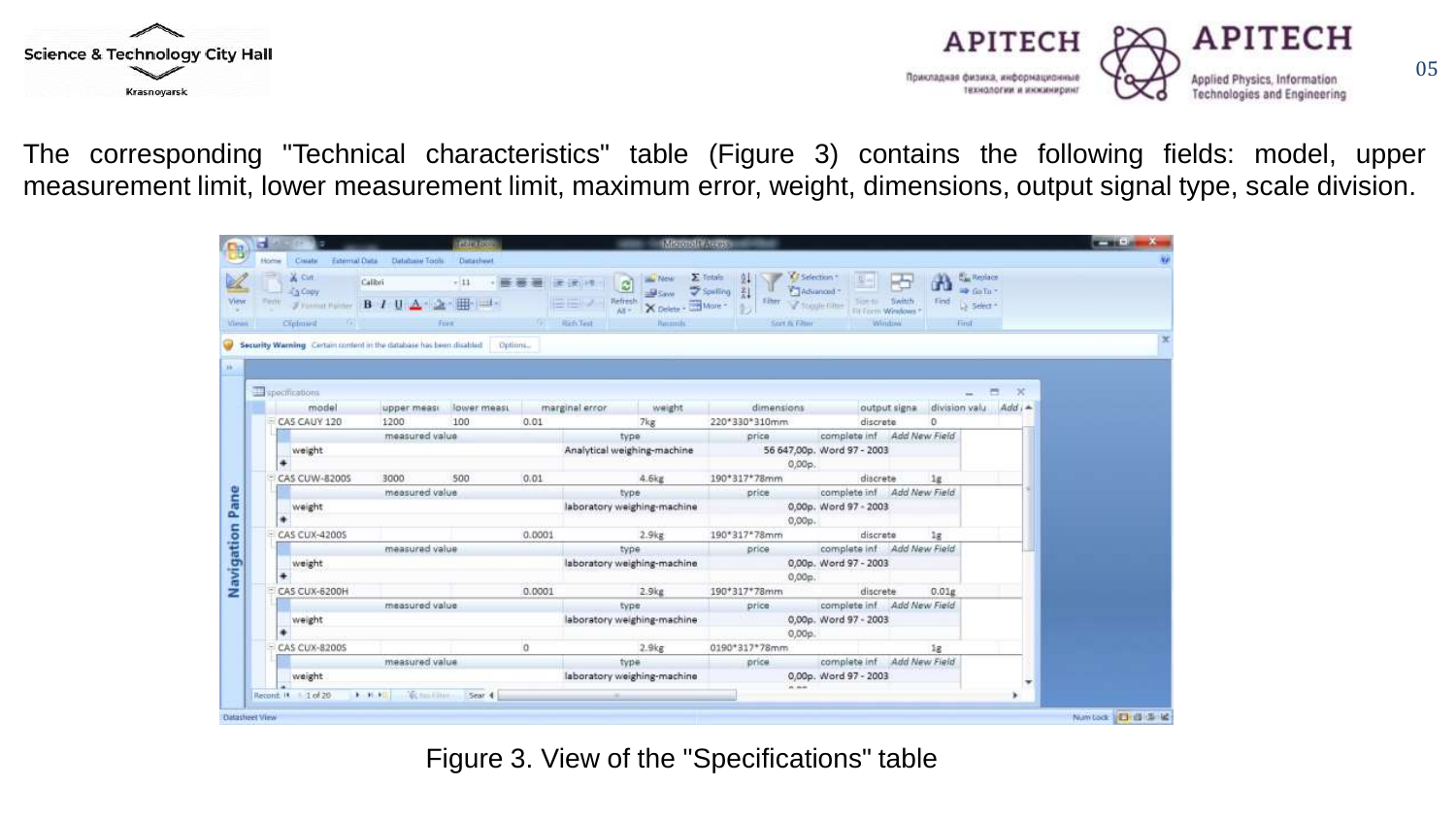



The necessary information selection and grouping is performed using the various types of requests function generation.

A query allows us to extract information from different tables and collect it for display in the report form, or to actions data performance.

To specify the selection and grouping conditions, a constructor or query wizard is used, as well as the Structured Query Language (SQL), which is the main tool for relational databases optimizing and maintaining. The forms are used for convenient data presentation when they selecting or changing.

The information presented in the report for printing form shown in figure 4.

| <b>MONTANY</b><br><b>CALLES</b><br>5,630<br><b>Transier</b><br><b>Views</b><br><b>Navigation Pane</b> |                                                                                                                                                                                                                                                                                                                                          |                                           |                                                                                                                                                                                                                                                                            | <b>RESIDENT FROM DES</b>                                          |                                                |                                                                                 |  |
|-------------------------------------------------------------------------------------------------------|------------------------------------------------------------------------------------------------------------------------------------------------------------------------------------------------------------------------------------------------------------------------------------------------------------------------------------------|-------------------------------------------|----------------------------------------------------------------------------------------------------------------------------------------------------------------------------------------------------------------------------------------------------------------------------|-------------------------------------------------------------------|------------------------------------------------|---------------------------------------------------------------------------------|--|
|                                                                                                       | Johnseithin  Baskare Tools<br>2.3448                                                                                                                                                                                                                                                                                                     |                                           |                                                                                                                                                                                                                                                                            |                                                                   |                                                |                                                                                 |  |
|                                                                                                       | 一日のおい日<br>Financial Fouriers                                                                                                                                                                                                                                                                                                             |                                           |                                                                                                                                                                                                                                                                            | <b>INFORM</b><br>m21<br>Total Ave.<br>19.440<br><b>Burn Steel</b> | <b>Caldwood</b><br>2 Form 1941<br>San & Cillum | Mr Sa Fer<br><b>Links</b><br><b>A frame Windows</b><br>Wildrich<br><b>TELES</b> |  |
|                                                                                                       |                                                                                                                                                                                                                                                                                                                                          |                                           |                                                                                                                                                                                                                                                                            | <b><i><u>Party Starts</u></i></b>                                 |                                                |                                                                                 |  |
|                                                                                                       | <b>Measuring instruments</b>                                                                                                                                                                                                                                                                                                             |                                           |                                                                                                                                                                                                                                                                            |                                                                   |                                                |                                                                                 |  |
|                                                                                                       | <b>Hassund value</b>                                                                                                                                                                                                                                                                                                                     | <b>Uku dad</b>                            | Turne                                                                                                                                                                                                                                                                      | <b>Output</b><br>signal type                                      |                                                |                                                                                 |  |
|                                                                                                       | to the characteristic development of the con-<br>Selector.<br>Laura Controlled All                                                                                                                                                                                                                                                       | $\cdots$<br>PHOTO-                        | distant and are distanced com-<br>statorary yrs mete                                                                                                                                                                                                                       |                                                                   |                                                |                                                                                 |  |
|                                                                                                       | the process of the first party of the control of the control of the control of the control of the con-<br>34,145c                                                                                                                                                                                                                        | PHUTE                                     | the reduced by the local control and control produced and a significant<br><b>Stallology 241 Frello</b>                                                                                                                                                                    |                                                                   |                                                |                                                                                 |  |
|                                                                                                       | professional construction of the<br>scotts                                                                                                                                                                                                                                                                                               | <b>CALL AND THE CALL</b><br><b>UNITED</b> | <b>Contract of the Contract of the American Product of the Contract</b><br>Ideobrary philosoph                                                                                                                                                                             |                                                                   |                                                |                                                                                 |  |
|                                                                                                       | and and control on the control of the first<br><b>MIRE</b>                                                                                                                                                                                                                                                                               | ---<br>PHODE                              | interesting to the last limit one of the complete development of the<br>stindamente juli incedes                                                                                                                                                                           |                                                                   |                                                |                                                                                 |  |
|                                                                                                       | ---<br>as sets                                                                                                                                                                                                                                                                                                                           | ---<br>PHIRT                              | and the state of the state of the con-<br><b>Illustratory</b> philosophe                                                                                                                                                                                                   |                                                                   |                                                |                                                                                 |  |
|                                                                                                       | A MORADE AND RESERVED FOR A REPORT OF A RESIDENCE OF A REPORT OF A RESIDENCE OF A REPORT OF A<br>38188/                                                                                                                                                                                                                                  | 神经数                                       | <b>IDENTIFY AFT PUBL</b>                                                                                                                                                                                                                                                   |                                                                   |                                                |                                                                                 |  |
|                                                                                                       | to the development of the control of the first of the development of the development of the control of the control of the con-<br>as taly<br>-----                                                                                                                                                                                       | 四日社                                       | <b>Marketway of Linder</b><br><b>A material contract of the contract of the contract</b>                                                                                                                                                                                   |                                                                   |                                                |                                                                                 |  |
|                                                                                                       | competed and receive of hydroatic - dramal                                                                                                                                                                                                                                                                                               |                                           | Also allocal consultants in the                                                                                                                                                                                                                                            |                                                                   |                                                |                                                                                 |  |
|                                                                                                       | or developments which was an activities to the computation<br>Lake Visions of Hills American Materials<br>THE REPORT OF REPORT OF A STATE OF A 24YO F. AND RELEASED FOR A 49YO F 20YO F 20YO F 20YO F 20YO F 20YO F 20YO F 20YO F 20YO F 20YO F 20YO F 20YO F 20YO F 20YO F 20YO F 20YO F 20YO F 20YO F 20YO F 20YO F 20YO F 20YO F 20YO |                                           | the party of the development case the company contract and the<br>AN DELT FORESAND                                                                                                                                                                                         |                                                                   |                                                |                                                                                 |  |
|                                                                                                       | express analysis of the composition is 193-470.<br>the declaration design for the change starting to send the control of                                                                                                                                                                                                                 |                                           | tehn/potate<br><b>CHARLES CARDS</b>                                                                                                                                                                                                                                        |                                                                   |                                                |                                                                                 |  |
|                                                                                                       | helitacity reduce of legal and used yours. 2011.4.<br>continuously at a way of the control with the first control of the books of the                                                                                                                                                                                                    |                                           | <b>Inchest towards</b>                                                                                                                                                                                                                                                     |                                                                   |                                                |                                                                                 |  |
|                                                                                                       | retailed make of a metion of the speci translate, but<br>The constitution of the device in the constitution of the constitution of the constitution of the constitution of the con-                                                                                                                                                      |                                           | <b>Hilling Subhistor</b>                                                                                                                                                                                                                                                   |                                                                   |                                                |                                                                                 |  |
|                                                                                                       | whacker cales of statemy reach 190-860<br>Collection of the term of the collection of the collection of the collection of the state of the collection of the collection of the collection of the collection of the collection of the collection of the collection of the                                                                 |                                           | <b>HEACLES</b>                                                                                                                                                                                                                                                             |                                                                   |                                                |                                                                                 |  |
|                                                                                                       | <b>Syndri</b><br>(instrumental colored into the factor                                                                                                                                                                                                                                                                                   |                                           | UAS-UAT 125 Analytical explores, discrete<br>a constitution of the constitution of the constitution of the constitution of the constitution of the constitution of the constitution of the constitution of the constitution of the constitution of the constitution of the |                                                                   |                                                |                                                                                 |  |
|                                                                                                       | minight<br><b>School School</b>                                                                                                                                                                                                                                                                                                          |                                           | CAR CUVI \$3000. Mondros engines decele-<br>allows and class top at an include book to see an accordance of the                                                                                                                                                            |                                                                   |                                                |                                                                                 |  |
|                                                                                                       | <b>AHUTT</b><br>218 Except should be in the development of the AL-AP ARAB Contract as the development of the contract of the contract of the con-                                                                                                                                                                                        |                                           | GAS COURSES INTERNATIONALLY AND SAFE                                                                                                                                                                                                                                       |                                                                   |                                                |                                                                                 |  |
|                                                                                                       | <b>SOME</b><br>on determined with the determined with the project of the medical control with behind one on the state                                                                                                                                                                                                                    |                                           | CAS COVALISTS Informing weights objected                                                                                                                                                                                                                                   |                                                                   |                                                |                                                                                 |  |
|                                                                                                       | oratt<br><b>STATISTICS</b>                                                                                                                                                                                                                                                                                                               |                                           | CAS-CUL 62033 Allerators systems<br><b>Continued for the property and continued by the continued of the continued by</b>                                                                                                                                                   |                                                                   |                                                |                                                                                 |  |
|                                                                                                       | <b>HAUTI</b><br>12 YEAR OLD A REPORT OF THE REPORT OF A REPORT OF A STATE OF A REPORT OF A REPORT OF A REPORT OF A REPORT OF A                                                                                                                                                                                                           | <b>CAS MALE</b>                           | MONTRYC EARLY TO CROSS                                                                                                                                                                                                                                                     |                                                                   |                                                |                                                                                 |  |
|                                                                                                       | <b>GELDS</b>                                                                                                                                                                                                                                                                                                                             |                                           | CAS-MVP) 2004   EDITERRI HISSVIC OSCILES                                                                                                                                                                                                                                   |                                                                   |                                                |                                                                                 |  |
| Page 11.11.11                                                                                         | 31.81                                                                                                                                                                                                                                                                                                                                    |                                           |                                                                                                                                                                                                                                                                            |                                                                   |                                                |                                                                                 |  |
| <b>Raads</b>                                                                                          |                                                                                                                                                                                                                                                                                                                                          |                                           |                                                                                                                                                                                                                                                                            |                                                                   |                                                |                                                                                 |  |

Figure 4. "Measuring instruments" report.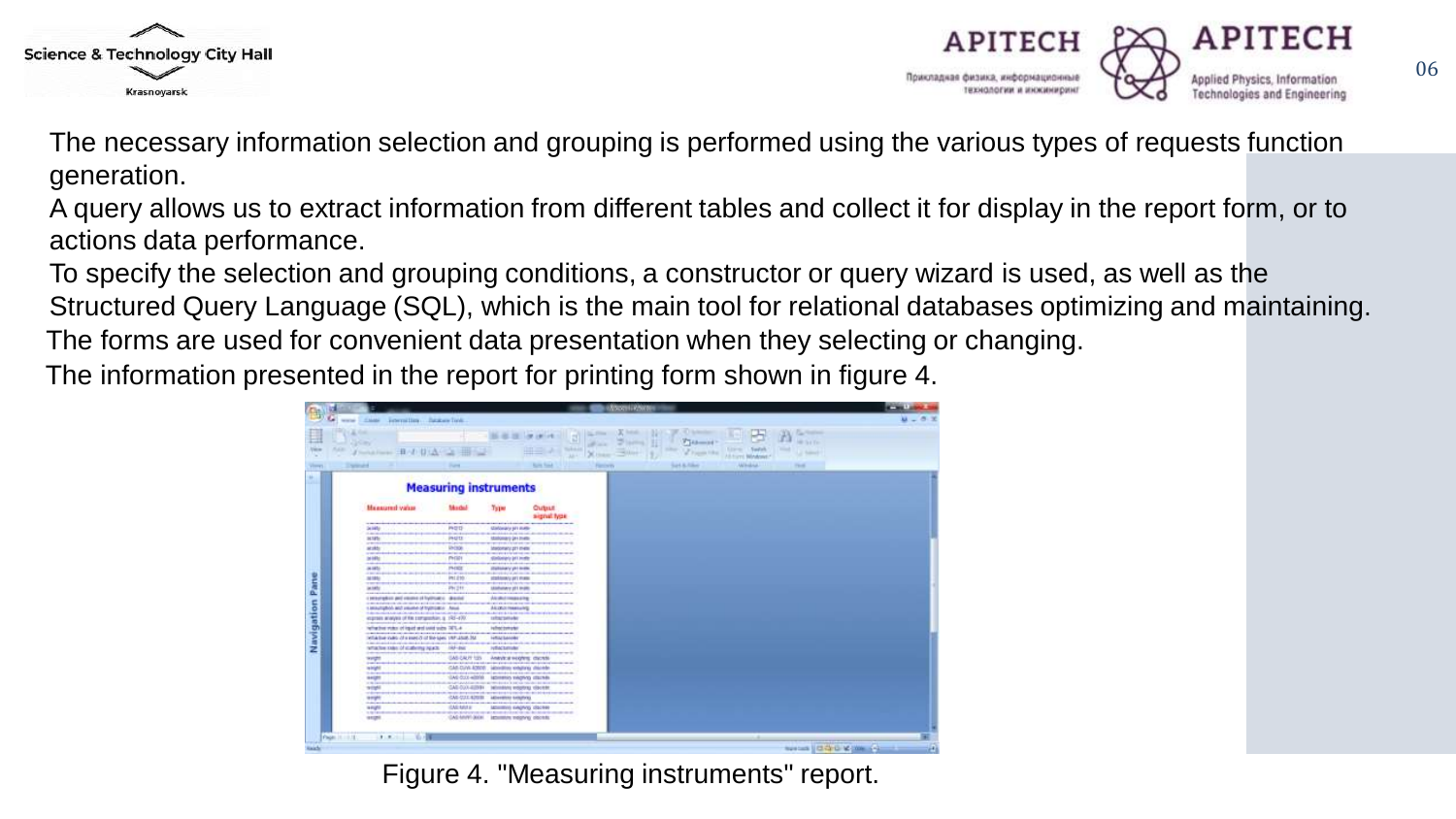



#### **Conclusions**

The Microsoft Access system using to automate metrological support in an organization can significantly speed up the necessary information finding and using process, eliminate possible errors, increase work productivity, and increase the organization's profit.